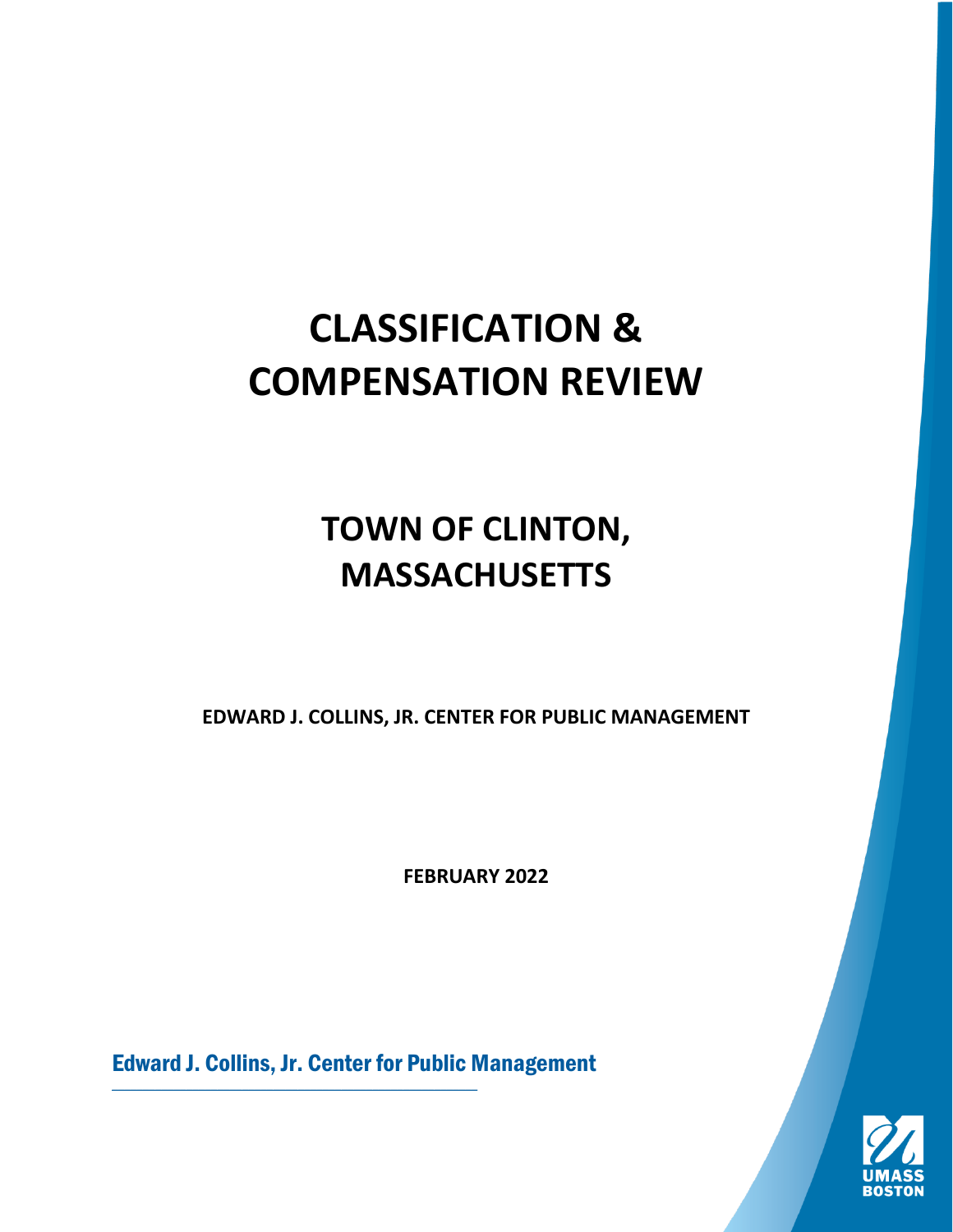#### MCCORMACK GRADUATE SCHOOL OF POLICY AND GLOBAL STUDIES

## Contents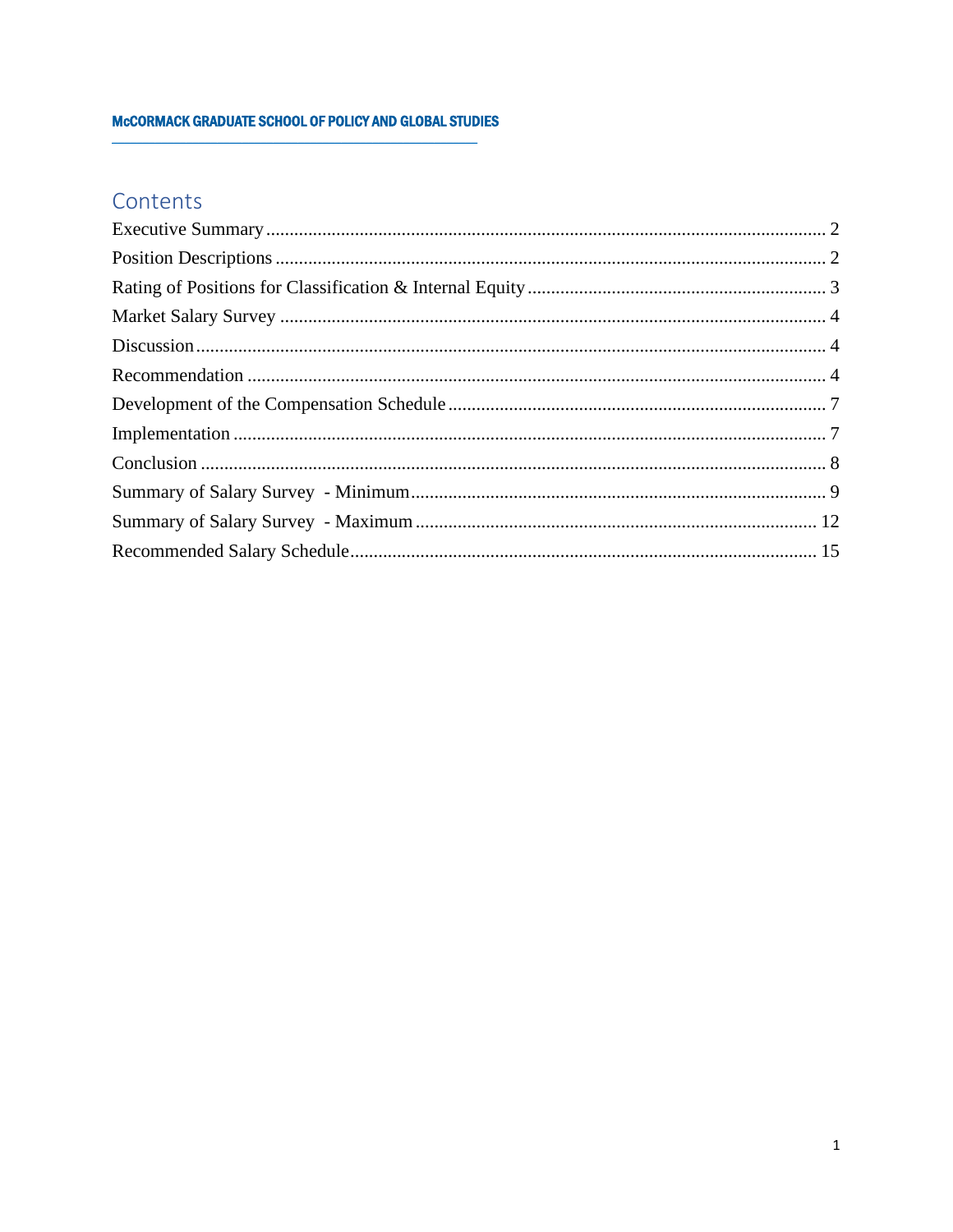# <span id="page-2-0"></span>Executive Summary

The Town of Clinton retained the Edward J. Collins, Jr. Center for Public Management (Collins Center) to conduct a classification and compensation review of selected positions. The goal was to review the classification and compensation for selected positions.

## <span id="page-2-1"></span>Position Descriptions

The Collins Center was provided with position descriptions to be included in the review. The following Table contains the titles reviewed by the Collins Center.

| <b>POSITION TITLE</b>                           |
|-------------------------------------------------|
| Administrative Assistant - Building             |
| Administrative Assistant - Dispatcher COA       |
| Administrative Assistant - DPW                  |
| Administrative Assistant - Police               |
| <b>Assistant Assessor</b>                       |
| <b>Assistant Tax Collector</b>                  |
| <b>Assistant Town Accountant</b>                |
| <b>Assistant Town Clerk</b>                     |
| <b>Assistant Treasurer</b>                      |
| <b>Building Manager</b>                         |
| Cable Studio Technician                         |
| <b>Chief Assessor</b>                           |
| Children's Librarian                            |
| Director of Facilities Management               |
| Director of Parks and Recreation                |
| <b>Director of Veterans Services</b>            |
| Director, Community and Econ Development        |
| Dog Officer/Animal Control Officer              |
| <b>Electrical Inspector</b>                     |
| <b>Executive Asst to the Town Administrator</b> |
| <b>Fire Chief</b>                               |
| Gas Inspector                                   |
| Groundskeeper                                   |
| <b>Health Agent</b>                             |
| Health Inspector                                |
| Inspector of Buildings/Zoning Enforcement       |
| Library Asst for Main Desk                      |
| Library Custodian                               |
| Library Director                                |
| Parks Manager                                   |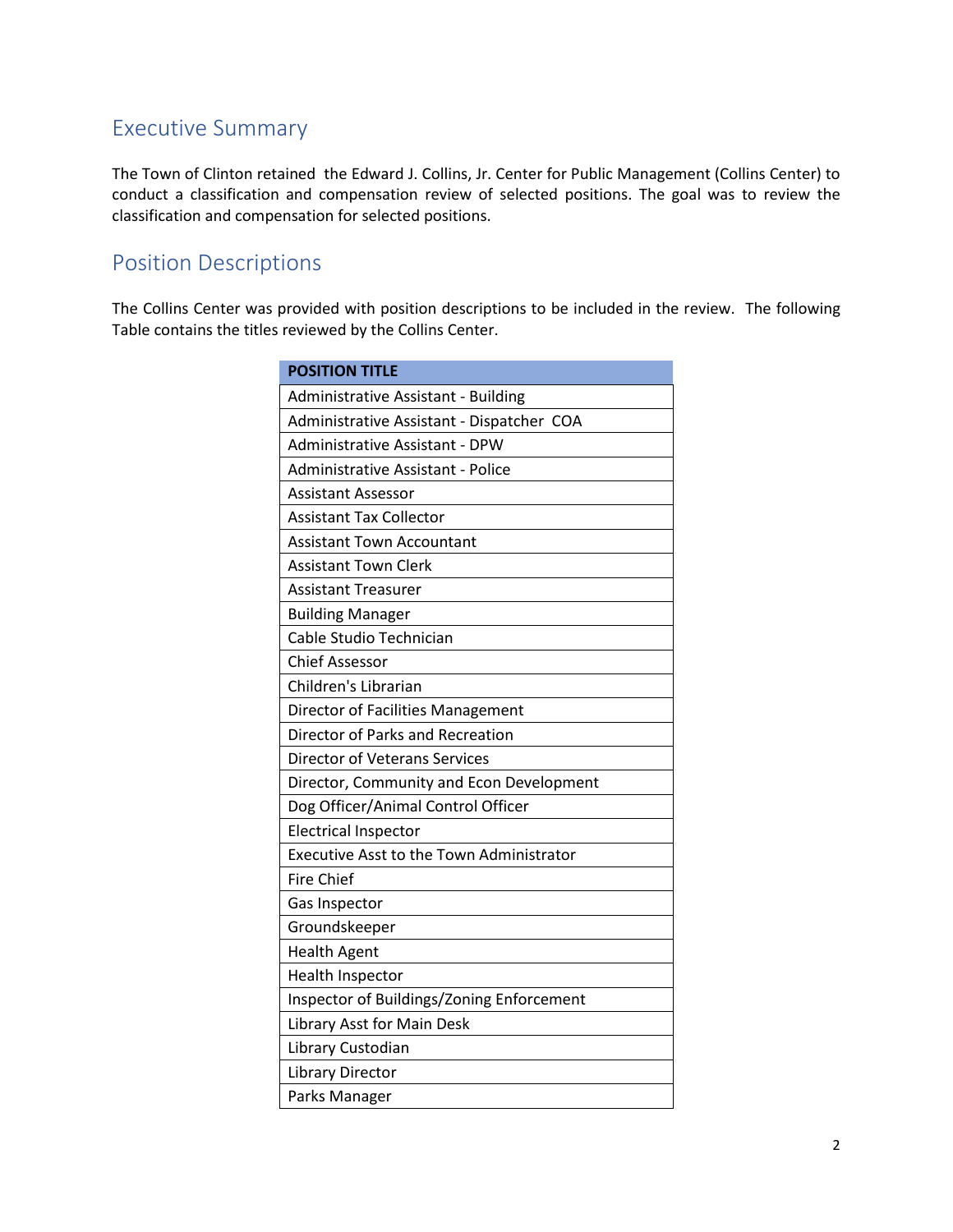| <b>POSITION TITLE</b>                    |
|------------------------------------------|
| <b>Permitting Coordinator</b>            |
| Plumbing Inspector                       |
| Police Chief                             |
| <b>Police Lieutenant</b>                 |
| <b>Public Health Nurse</b>               |
| <b>Public Safety Dispatcher</b>          |
| <b>Recreation Manager</b>                |
| <b>Recycling Center Coordinator</b>      |
| Retirement System Administrator          |
| Sealer of Weights and Measures           |
| Senior Center Sit Manager (host/hostess) |
| Senior Center Custodian                  |
| Senior Center Executive Director         |
| Senior Center Meal Site Manager          |
| Senior Center Outreach Program Manager   |
| Senior Center Program Coordinator        |
| Superintendent of Public Works           |
| Supervisor of Summer Playground Program  |
| <b>Tax Collector</b>                     |
| <b>Town Accountant</b>                   |
| <b>Town Administrator</b>                |
| <b>Town Clerk</b>                        |
| <b>Town Treasurer</b>                    |
| Van Driver                               |

# <span id="page-3-0"></span>Rating of Positions for Classification & Internal Equity

Once descriptions were reviewed the Collins Center used a point factor rating method to objectively evaluate all study positions. The application of an objective position evaluation system that is consistently applied to each position is critical in assuring the internal equity of the classification plan. The evaluation system utilized by the Collins Center is one that has been successfully implemented in many cities, towns, and other governmental organizations in the Commonwealth. Each position was assigned a point factor in a series of categories, including those listed below, and the total points determined the groupings of positions. These categories include:

- 
- Supervision Responsibility Confidentiality
- 
- Judgement and Complexity Physical Requirement
- Nature of Personal Contacts Motor and Visual Skills
- Supervision Required Education and Experience
	-
- Accountability **•** Work Environment
	-
	-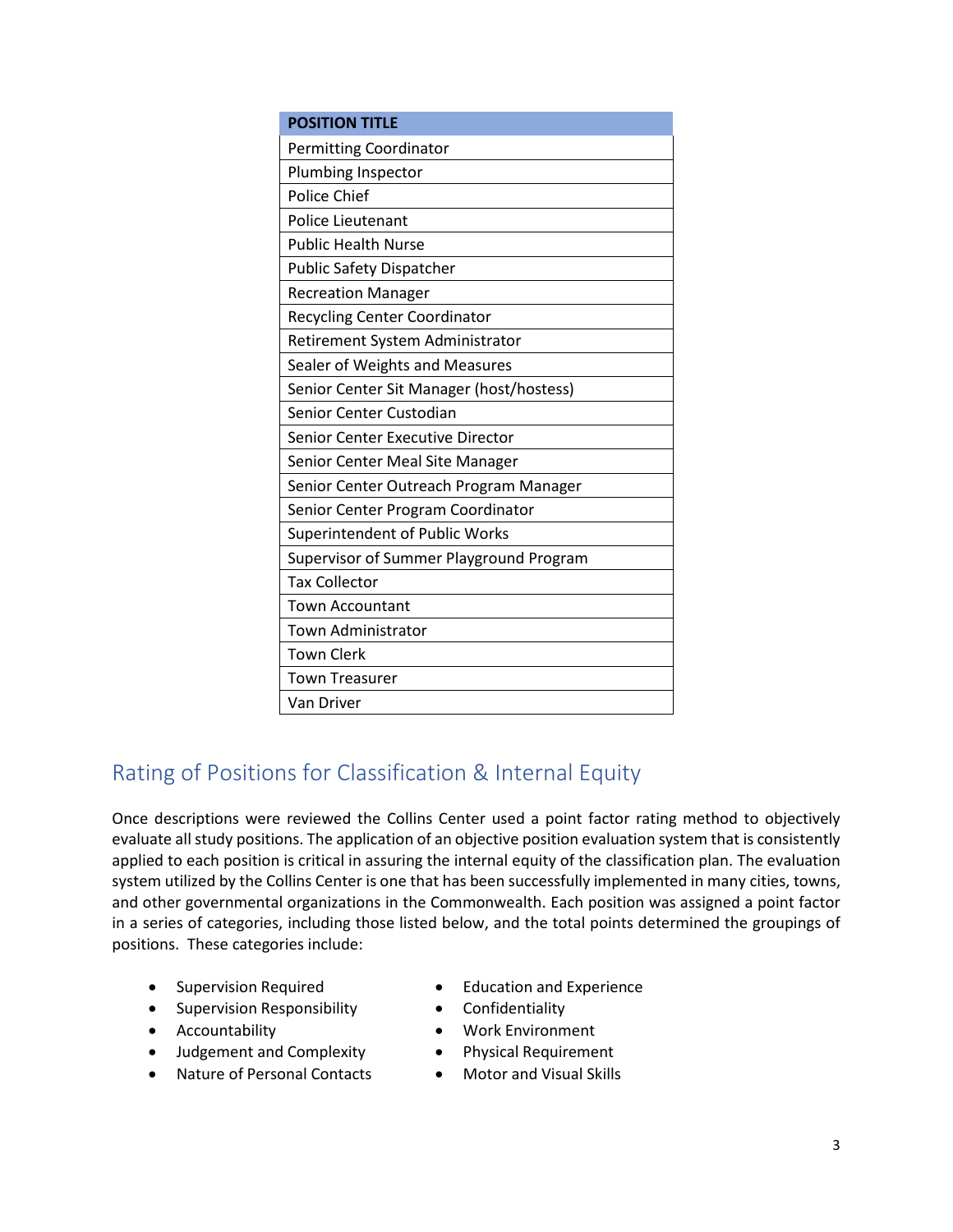# <span id="page-4-0"></span>Market Salary Survey

A market salary survey was conducted in order to determine the ranges within which other area municipalities compensate positions studied. A summary of the results is attached to this report. Obtaining survey data is one of the most challenging aspects of a classification and compensation study. Not all municipalities have the same titles or definitions of duties under a specific title, which can make comparisons difficult.

The Collins Center converts all salary data to an hourly rate so that comparisons are accurate. The Collins Center evaluates both the average and the median pay in order to obtain accurate information. The analysis of median pay removes the outlying data points.

#### <span id="page-4-1"></span>**Discussion**

The town conducted a comprehensive classification and compensation review a number of years ago. However, the plan was never fully implemented. The town did adopt the classification structure which created a plan with 27 grades. Doing so created a structure where very similar positions were placed into different grades, with different pay ranges.

The Town engaged the Collins Center to perform a "paper review" of the positions, not a comprehensive review of current positions, functions and responsibilities. While the position descriptions were in the same format, the Center learned during the study that there was no true agreement about the accuracy of the positions which undermines the validity of some of the findings. The Town has made changes to some of the descriptions and pay rates of the positions. Additionally, a handful of the positions have been removed from the existing classification structure as a result of a collective bargaining unit being formed.

Additionally, the Collins Center, through its knowledge of similar positions across the Commonwealth, is under the impression the position descriptions reviewed may have been created for the incumbent of a position at the time the description was created, and not based on the requirements of a position at vacancy. For example, in more than one instance, Master's degrees were required for positions that do not typically "require" them. Requiring a Master's degree impacts the "rating" of a position.

The Town did not include all positions in the existing classification structure as part of the review, and has added or modified existing positions, which has made it difficult to evaluate all aspects of the compensation plan in place.

### <span id="page-4-2"></span>Recommendation

Compensation and Classification plans are both objective and subjective. Data collected may not provide for absolute comparisons within and across municipalities. The Collins Center has worked closely with the Town and received input from the Personnel Board to develop a recommendation that enables the Town to use the framework created from the "paper" review to formulate an updated Classification and Compensation Plan.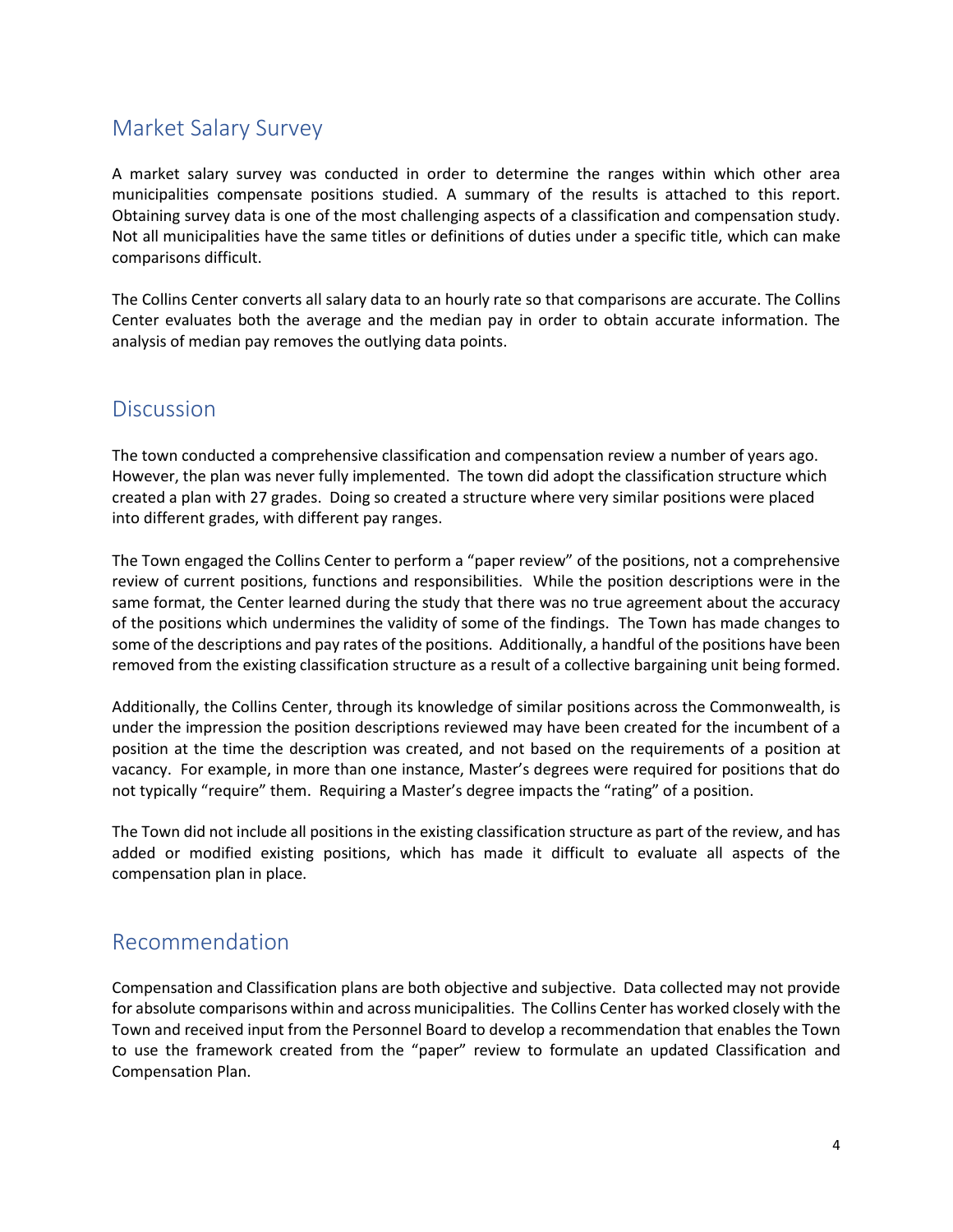The following Table represents the recommended classification structure that includes the positions originally evaluated and takes into consideration salary data and supplemental information provided throughout the process.

| <b>TITLE</b>                          | <b>DEPARTMENT</b>         | Recommended<br><b>Collins Center</b><br><b>Grade</b> |
|---------------------------------------|---------------------------|------------------------------------------------------|
| <b>Town Administrator</b>             | Town Administrator        |                                                      |
| Police Chief                          | Police                    | н                                                    |
| DPW Superintendent                    | <b>DPW</b>                | Н                                                    |
| <b>Fire Chief</b>                     | Fire                      | H                                                    |
| Facilities Director - Town/School     | Town Admin/ School        | Н                                                    |
| Police Lieutenant                     | Police                    | G                                                    |
| <b>Town Accountant</b>                | Accounting                | G                                                    |
| Community & Econ. Dev. Director       | Town Administrator        | G                                                    |
| <b>Treasurer</b>                      | Treasurer                 | G                                                    |
| <b>Chief Assessor</b>                 | Assessing                 | G                                                    |
| <b>Library Director</b>               | Library                   | G                                                    |
| Inspector of Buildings/ZEO            | Inspections               | G                                                    |
| <b>Health Agent</b>                   | Health                    | F                                                    |
| <b>Parks and Recreation Director</b>  | Parks & Recreation        | F                                                    |
| <b>Town Clerk</b>                     | <b>Town Clerk</b>         | F                                                    |
| <b>Public Health Nurse</b>            | Health                    | F                                                    |
| <b>Tax Collector</b>                  | Collector                 | F                                                    |
| Sr. Center Director                   | Senior Center             | F                                                    |
| <b>Retirement Board Administrator</b> | Retirement                | F                                                    |
| <b>Building Manager</b>               | Town Administrator        | E                                                    |
| Health Inspector                      | Health                    | E                                                    |
| <b>Veterans Services Director</b>     | Veterans                  | E                                                    |
| <b>Assistant Assessor</b>             | Assessing                 | E                                                    |
| <b>Executive Assistant</b>            | <b>Town Administrator</b> | E                                                    |
| <b>Electrical Inspector</b>           | Inspections               | E                                                    |
| <b>Recreation Manager</b>             | Parks & Recreation        | E                                                    |
| Gas Inspector                         | Inspections               | E                                                    |
| Plumbing Inspector                    | Inspections               | E                                                    |
| Sealer of Weights & Measures          | Inspections/ta            | E                                                    |
| Children's Librarian                  | Library                   | E                                                    |
| Sr. Administrative Assistant - DPW    | <b>DPW</b>                | D                                                    |
| <b>Assistant Town Accountant</b>      | Accounting                | D                                                    |
| <b>Assistant Tax Collector</b>        | Collector                 | D                                                    |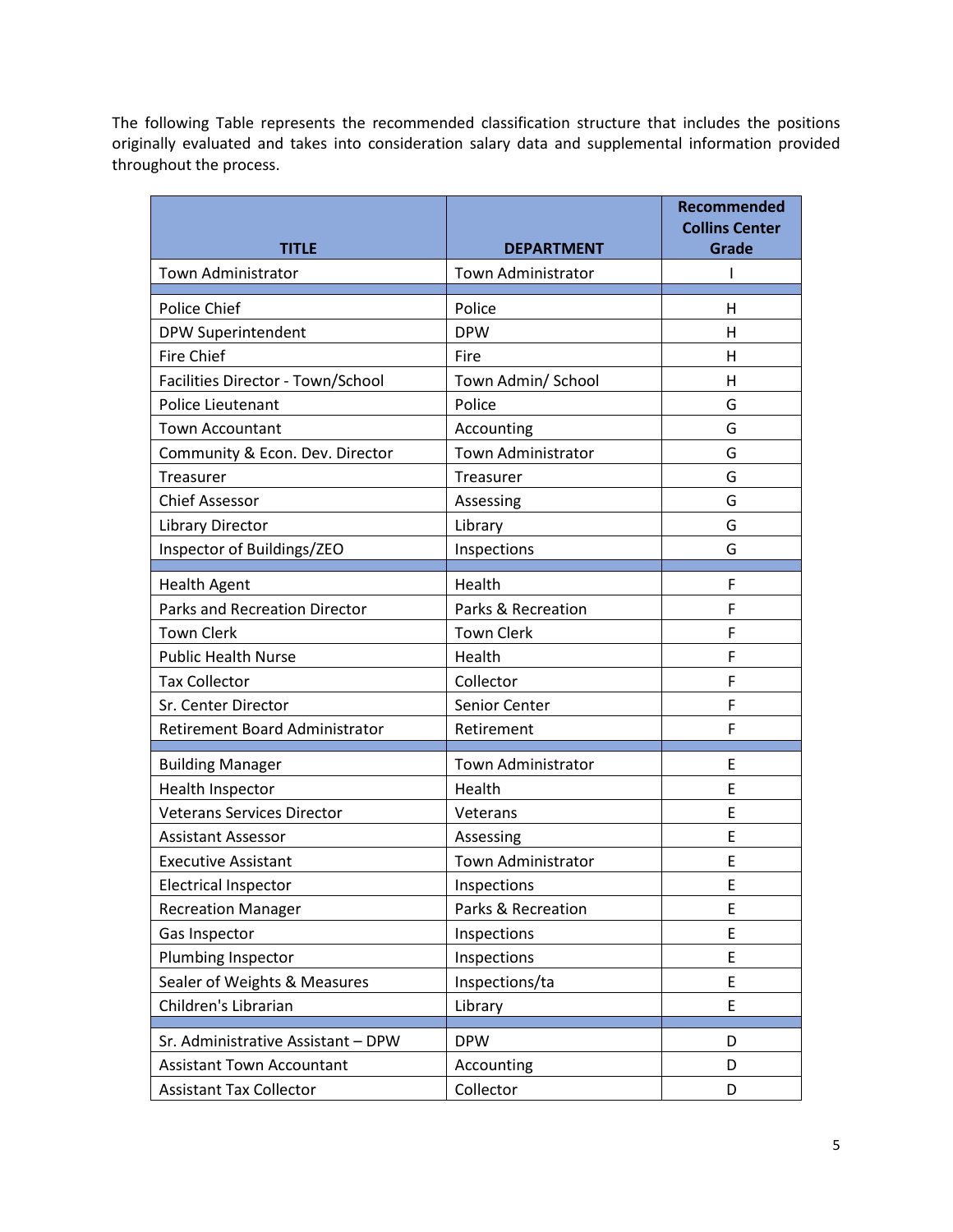| <b>TITLE</b>                          | <b>DEPARTMENT</b>         | Recommended<br><b>Collins Center</b><br><b>Grade</b> |
|---------------------------------------|---------------------------|------------------------------------------------------|
| <b>Assistant Treasurer</b>            | Treasurer                 | D                                                    |
| <b>Assistant Town Clerk</b>           | <b>Town Clerk</b>         | D                                                    |
| <b>Permit Coordinator</b>             | Inspector                 | D                                                    |
| Outreach Program Manager              | <b>Senior Center</b>      | С                                                    |
| Program Coordinator                   | Senior Center             | C                                                    |
| <b>Animal Control Officer</b>         | <b>Town Administrator</b> | C                                                    |
| Library Assistant                     | Library                   | C                                                    |
| <b>Administrative Assistant</b>       | Various                   | С                                                    |
| <b>Summer Playground Supervisor</b>   | Parks & Recreation        | С                                                    |
| Parks Manager                         | Parks & Recreation        | C                                                    |
| Cable Studio Technician (Coordinator) | Town Administrator        | C                                                    |
| COA Administrative Asst./ Dispatcher  | Senior Center             | B                                                    |
| Meal Site Manager/food manager        | Senior Center             | B                                                    |
| Van Driver                            | Senior Center             | B                                                    |
|                                       |                           |                                                      |
| Recycle Center Coordinator            | <b>Town Administrator</b> | A                                                    |
| Site Coordinator/Host/Hostess         | <b>Senior Center</b>      | Α                                                    |

As mentioned above, the Town has made modifications to a number of positions and did not include all positions in the original review by the Collins Center. Additionally, many department managers have changed responsibilities, and titles for positions which will need to be evaluated by the Town. The Collins Center recommends standardizing the titles of the administrative and clerical position to include Senior Administrative Assistant at Grade D and Administrative Assistant at Grade C. It should be noted that the number of hours does not impact a title.

In addition to removing the positions impacted by collective bargaining, the following positions will need to be evaluated independently and recommendations made. The change to a Treasurer/Collector positions will need to be addressed. The Center understands a position of Deputy Tax Collector may be utilized and may not choose to have an Assistant Tax Collector. The Town will need to ensure job descriptions are updated.

Based on conversations with the Personnel Board, the Board may want to consider the following.

| <b>Not Part of Study</b>             | <b>Collins Center Recommends</b> |
|--------------------------------------|----------------------------------|
| <b>Assistant Town Administrator</b>  | Grade F                          |
| Human Resources Manager              | Grade G                          |
| Sr. Administrative Assistant         | Grade D                          |
| <b>Director Community Television</b> | Grade D                          |
| Recycle Manager                      | Grade B                          |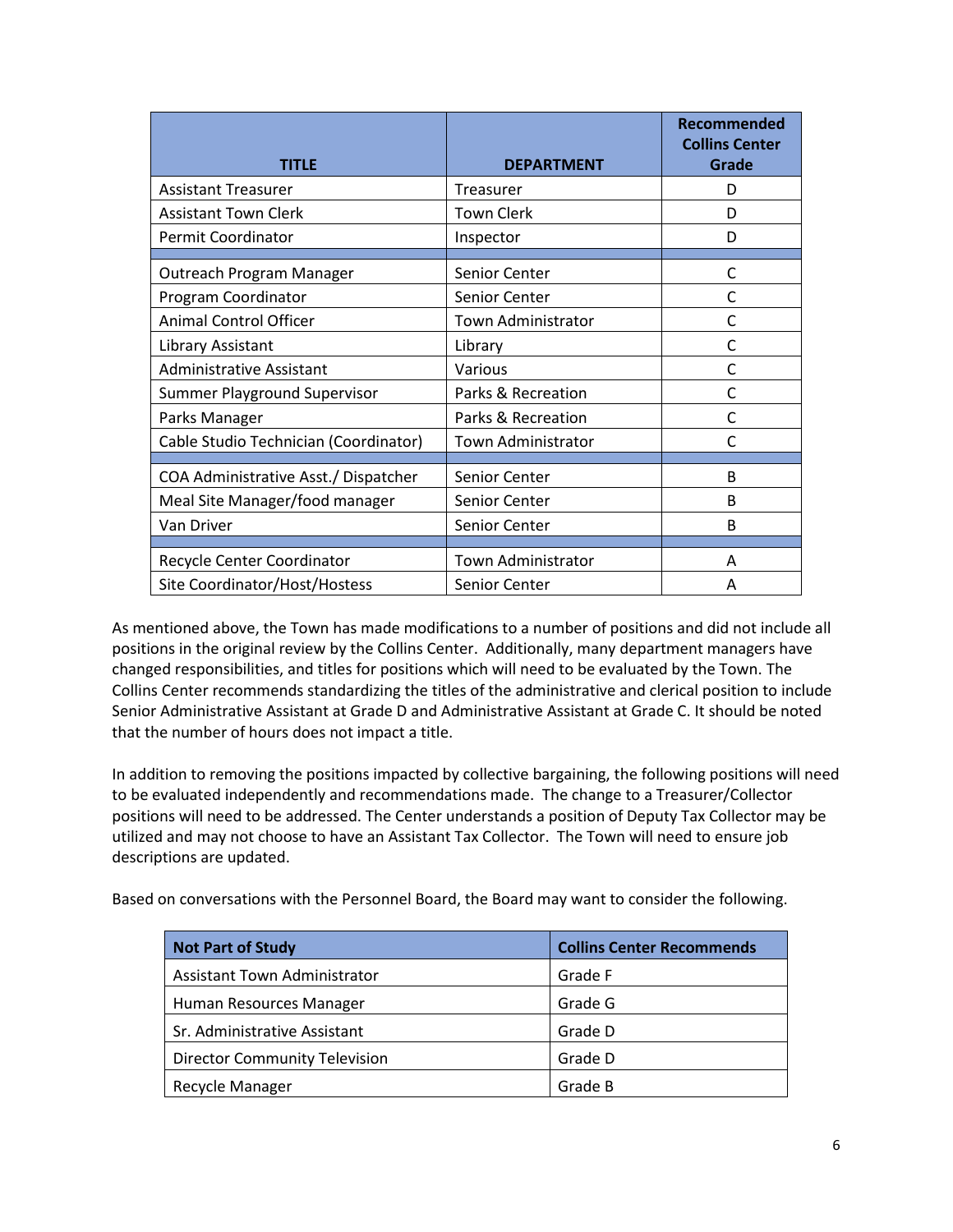| <b>Not Part of Study</b>       | <b>Collins Center Recommends</b> |  |  |  |
|--------------------------------|----------------------------------|--|--|--|
| Library Head Adult Services    | Grade E                          |  |  |  |
| Assistant Director/Volunteer   | Grade D                          |  |  |  |
| Recreation/Coordinator/Manager | Unknown                          |  |  |  |

# <span id="page-7-0"></span>Development of the Compensation Schedule

In classification evaluation, it is important to note that each municipality is different and the comparability within an organization is as important**, if not more so**, than external comparability. In developing the recommended schedule, the Collins Center coalesced the position classification with the results of the salary survey to establish salary ranges for each of the grades. The salary ranges were established by evaluating the median and average pay with respect to the existing pay of the positions in each grade.

The salary schedule recommended aligns with the foundation of the previous review with small changes in the classification of positions and the addition of a classification grade, as shown above. The following is the recommended compensation structure for the study positions. The Collins Center recommends the Town adopt a compensation schedule with 15 steps at 2% increments. (attached)

| <b>Recommended</b><br>Grade | <b>Recommended</b><br><b>Minimum of Range</b> | Recommended<br><b>Maximum of Range</b> |
|-----------------------------|-----------------------------------------------|----------------------------------------|
|                             | \$65.00                                       | \$85.76                                |
| н                           | \$55.00                                       | \$72.55                                |
| G                           | \$40.00                                       | \$52.81                                |
| F                           | \$34.00                                       | \$44.87                                |
| E                           | \$27.00                                       | \$35.62                                |
| D                           | \$24.00                                       | \$31.67                                |
| C                           | \$20.00                                       | \$26.40                                |
| R                           | \$18.00                                       | \$23.76                                |
| А                           | \$15.00                                       | \$19.79                                |

# <span id="page-7-1"></span>Implementation

The Collins Center recommends placing employees in the recommended range. The Town will need to make policy decisions on any other adjustments such as length of service in position and in regard to applying across the board or cost of living adjustments (COLA) to the entire pay scale.

A common implementation approach is to apply a minimum increase to each pay rate prior to placing the incumbent on the scale. For example, the Town may wish to grant everyone the equivalent of a "step" of 2.5% prior to implementing the scale. Doing so addresses the equity issues for those who would have received a step increase if no new plan was adopted and grants a step to those who have not received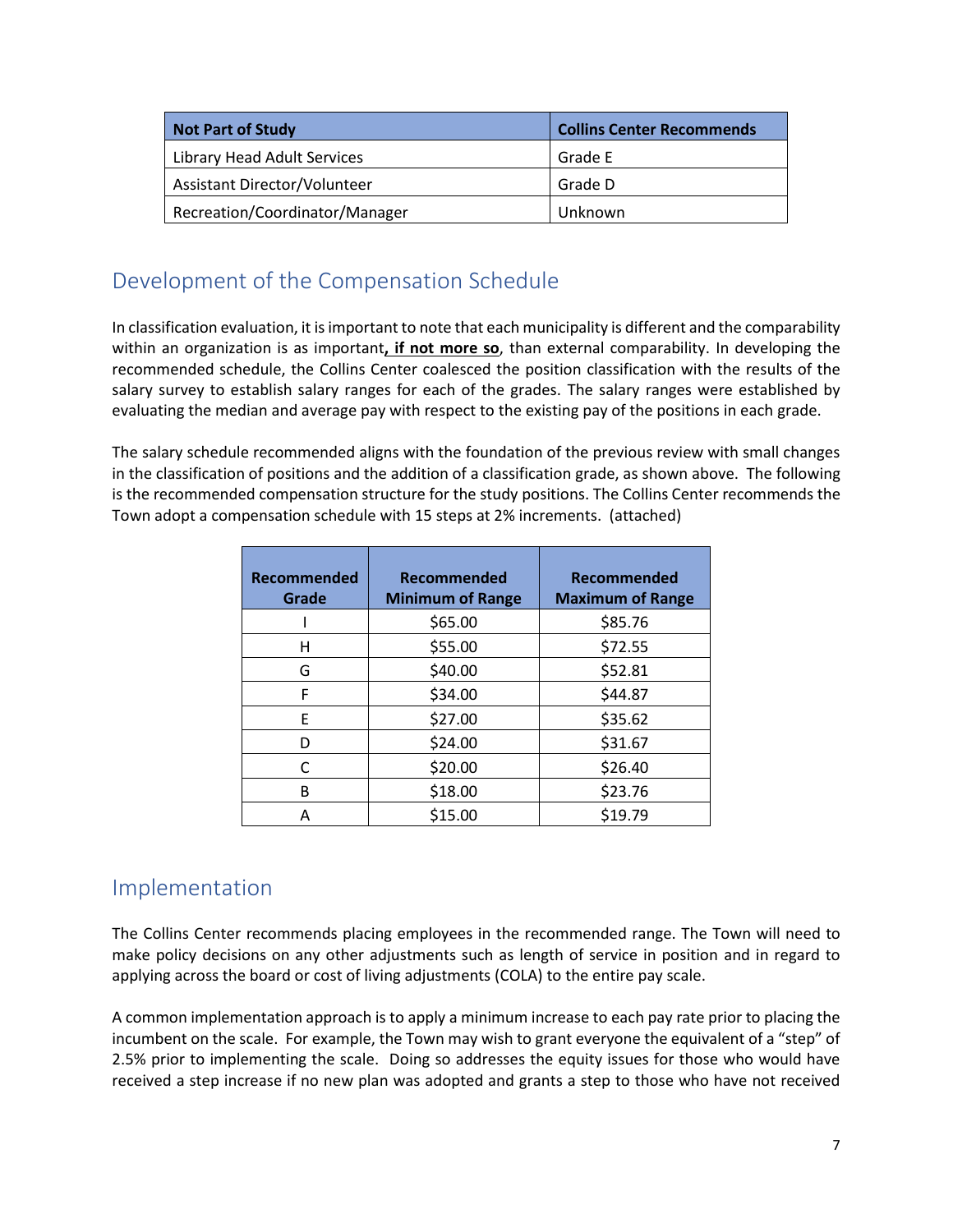one because they have been at the maximum of the range. The Town could then adjust the scale by a COLA once that figure is determined.

## <span id="page-8-0"></span>**Conclusion**

The Collins Center would like to thank the Town for welcoming the Collins Center. We believe the recommended position descriptions and classification plan will serve the Town well for many years to come. We would especially like to thank Ms. Lisa Prophet for her assistance.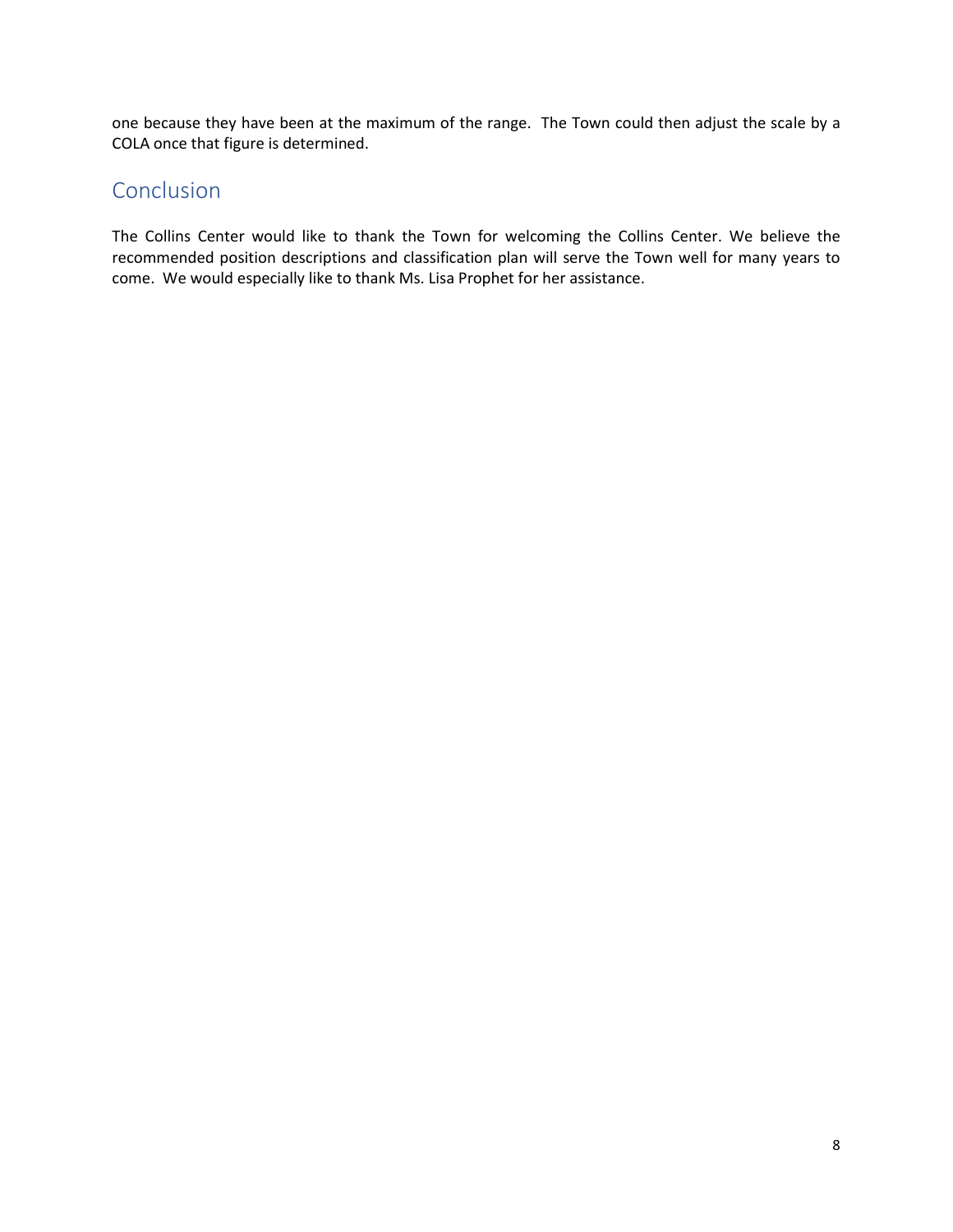# Summary of Salary Survey - Minimum

<span id="page-9-0"></span>

| <b>TITLE</b>                        | <b>DEPARTMENT</b>         | <b>CLINTON</b><br><b>GRADE</b> | <b>CLINTON</b><br><b>MINIMUM</b> | <b>CLINTON</b><br><b>MAXIMUM</b> | <b>AVERAGE</b><br><b>MINIMUM</b> | <b>MEDIAN</b><br><b>MINIMUM</b> | <b>CLINTON</b><br><b>MINUS</b><br><b>AVE MIN</b> | <b>CLINTON</b><br><b>MINUS</b><br><b>MED MIN</b> |
|-------------------------------------|---------------------------|--------------------------------|----------------------------------|----------------------------------|----------------------------------|---------------------------------|--------------------------------------------------|--------------------------------------------------|
| <b>Town Administrator</b>           | Town Administrator        | 27                             | \$65.65                          | \$79.98                          |                                  |                                 |                                                  |                                                  |
| Police Chief                        | Police                    | 26                             | \$58.62                          | \$71.43                          |                                  |                                 |                                                  |                                                  |
| DPW Superintendent                  | <b>DPW</b>                | 25                             | \$55.30                          | \$67.37                          | \$42.79                          | \$48.56                         | \$12.51                                          | \$6.74                                           |
| <b>Fire Chief</b>                   | Fire                      | 24                             | \$50.73                          | \$61.82                          | \$50.28                          | \$49.08                         | \$0.45                                           | \$1.65                                           |
| Facilities Director - Town/School   | Town Admin/ School        | 23                             | \$46.54                          | \$56.69                          | \$34.26                          | \$34.86                         | \$12.28                                          | \$11.68                                          |
| Human Resources Director            | <b>Town Administrator</b> | 22                             | \$42.70                          | \$52.03                          |                                  |                                 |                                                  |                                                  |
| Police Lieutenant                   | Police                    | 22                             | \$42.70                          | \$52.03                          | \$38.97                          | \$43.64                         | \$3.73                                           | (50.94)                                          |
| <b>Town Accountant</b>              | Accounting                | 21                             | \$39.17                          | \$47.72                          | \$40.68                          | \$45.48                         | (51.51)                                          | (56.30)                                          |
| Community & Econ. Dev. Director     | Town Administrator        | 20                             | \$37.30                          | \$45.45                          |                                  |                                 |                                                  |                                                  |
| Treasurer/Collector                 | Treasurer                 | 20                             | \$37.30                          | \$45.45                          | \$31.97                          | \$33.98                         | \$5.33                                           | \$3.33                                           |
| <b>Chief Assessor</b>               | Assessing                 | 19                             | \$35.52                          | \$43.28                          | \$33.82                          | \$35.59                         | \$1.70                                           | (50.07)                                          |
| Library Director                    | Library                   | 19                             | \$35.52                          | \$43.28                          | \$34.99                          | \$38.22                         | \$0.53                                           | (52.70)                                          |
| Inspector of Buildings/ZEO          | Inspections               | 18                             | \$33.83                          | \$41.23                          | \$35.92                          | \$34.66                         | (52.09)                                          | (50.83)                                          |
| <b>Health Agent</b>                 | Health                    | 17                             | \$32.22                          | \$39.27                          | \$35.49                          | \$35.36                         | (53.27)                                          | (53.14)                                          |
| Parks and Recreation Director       | Parks & Recreation        | 17                             | \$32.22                          | \$39.27                          | \$33.12                          | \$36.07                         | (50.89)                                          | ( \$3.85)                                        |
| <b>Public Health Nurse</b>          | Health                    | 17                             | \$32.22                          | \$39.27                          |                                  |                                 |                                                  |                                                  |
| <b>Tax Collector</b>                | Collector                 | 17                             | \$32.22                          | \$39.27                          | \$37.75                          | \$37.98                         | (55.53)                                          | (55.76)                                          |
| <b>Town Clerk</b>                   | <b>Town Clerk</b>         | 17                             | \$32.22                          | \$39.27                          | \$32.62                          | \$31.59                         | (50.40)                                          | \$0.63                                           |
| Retirement Board Administrator      | Retirement                | 15                             | \$29.23                          | \$35.63                          |                                  |                                 |                                                  |                                                  |
| Sr. Center Director                 | Senior Center             | 15                             | \$29.23                          | \$35.63                          | \$30.55                          | \$32.58                         | (51.32)                                          | ( \$3.35)                                        |
| <b>Building Manager</b>             | Town Administrator        | 14                             | \$27.84                          | \$33.93                          |                                  |                                 |                                                  |                                                  |
| <b>Summer Playground Supervisor</b> | Parks & Recreation        | 6                              | \$18.15                          | \$33.12                          |                                  |                                 |                                                  |                                                  |
| Health Inspector                    | Health                    | 13                             | \$26.51                          | \$32.30                          |                                  |                                 |                                                  |                                                  |
| <b>Veterans Services Director</b>   | Veterans                  | 13                             | \$26.51                          | \$32.30                          | \$25.99                          | \$26.59                         | \$0.52                                           | (50.08)                                          |
| <b>Assistant Assessor</b>           | Assessing                 | 12                             | \$25.25                          | \$30.76                          | \$21.83                          | \$20.89                         | \$3.42                                           | \$4.36                                           |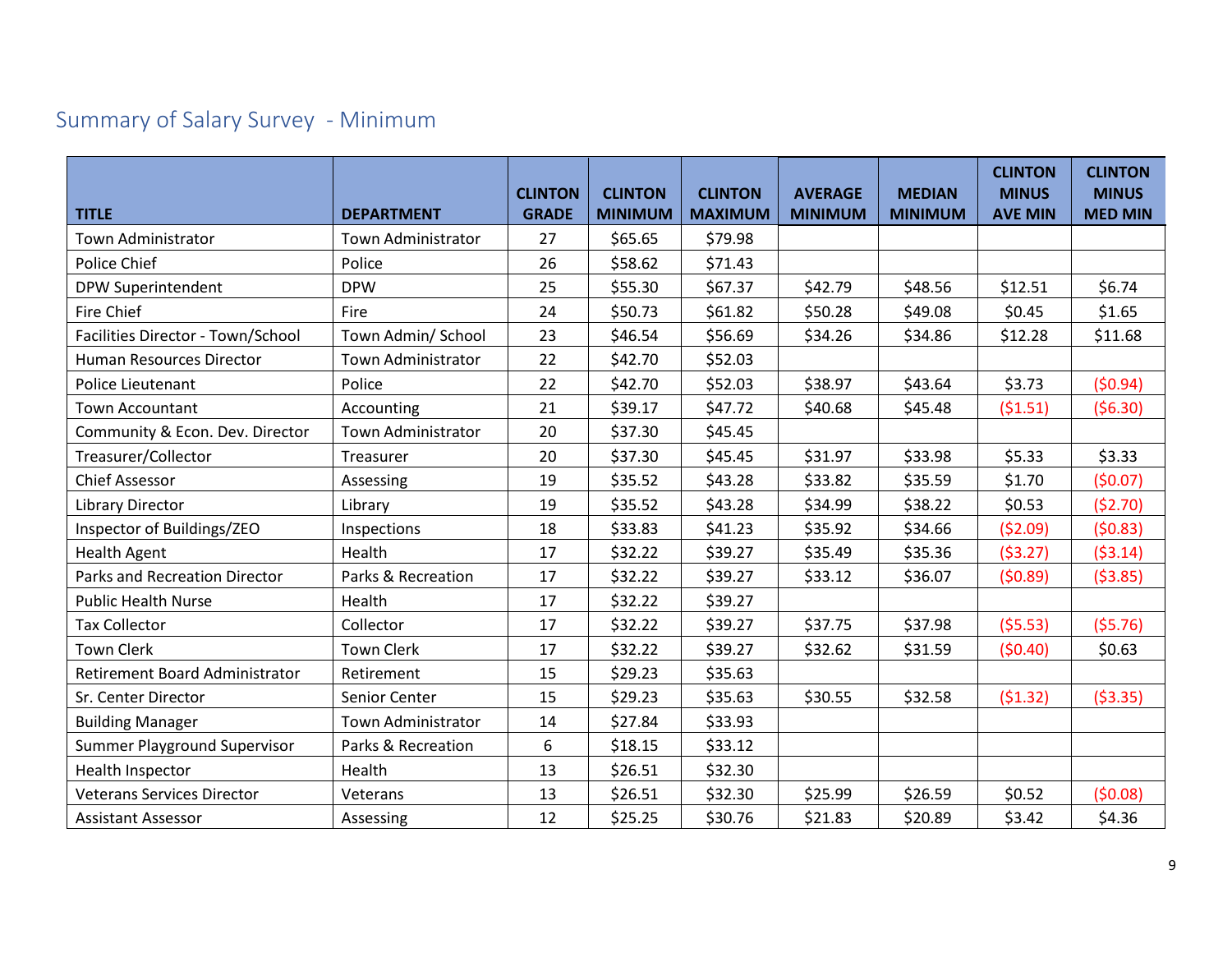| <b>TITLE</b>                             | <b>DEPARTMENT</b>         | <b>CLINTON</b><br><b>GRADE</b> | <b>CLINTON</b><br><b>MINIMUM</b> | <b>CLINTON</b><br><b>MAXIMUM</b> | <b>AVERAGE</b><br><b>MINIMUM</b> | <b>MEDIAN</b><br><b>MINIMUM</b> | <b>CLINTON</b><br><b>MINUS</b><br><b>AVE MIN</b> | <b>CLINTON</b><br><b>MINUS</b><br><b>MED MIN</b> |
|------------------------------------------|---------------------------|--------------------------------|----------------------------------|----------------------------------|----------------------------------|---------------------------------|--------------------------------------------------|--------------------------------------------------|
| <b>Executive Assistant</b>               | <b>Town Administrator</b> | 12                             | \$25.25                          | \$30.76                          | \$23.51                          | \$24.94                         | \$1.74                                           | \$0.31                                           |
| Administrative Assistant - DPW           | <b>DPW</b>                | 11                             | \$24.05                          | \$29.30                          | \$21.54                          | \$21.54                         | \$2.51                                           | \$2.52                                           |
| <b>Electrical Inspector</b>              | Inspections               | 11                             | \$24.05                          | \$29.30                          |                                  |                                 |                                                  |                                                  |
| <b>Recreation Manager</b>                | Parks & Recreation        | 11                             | \$24.05                          | \$29.30                          | \$25.95                          | \$21.11                         | (51.90)                                          | \$2.94                                           |
| <b>Assistant Tax Collector</b>           | Collector                 | 10                             | \$22.06                          | \$26.88                          | \$21.12                          | \$20.95                         | \$0.94                                           | \$1.11                                           |
| <b>Assistant Town Accountant</b>         | Accounting                | 10                             | \$22.06                          | \$26.88                          | \$25.49                          | \$24.57                         | (53.43)                                          | (52.51)                                          |
| <b>Assistant Treasurer</b>               | Treasurer                 | 10                             | \$22.06                          | \$26.88                          | \$22.03                          | \$20.31                         | \$0.03                                           | \$1.75                                           |
| Children's Librarian                     | Library                   | 10                             | \$22.06                          | \$26.88                          | \$23.77                          | \$23.85                         | (51.71)                                          | (51.79)                                          |
| Gas Inspector                            | Inspections               | 10                             | \$22.06                          | \$26.88                          |                                  |                                 |                                                  |                                                  |
| Plumbing Inspector                       | Inspections               | 10                             | \$22.06                          | \$26.88                          |                                  |                                 |                                                  |                                                  |
| Sealer of Weights & Measures             | Inspections/ta            | 10                             | \$22.06                          | \$26.88                          |                                  |                                 |                                                  |                                                  |
| <b>Assistant Town Clerk</b>              | <b>Town Clerk</b>         | 9                              | \$21.01                          | \$25.60                          | \$22.37                          | \$20.37                         | (\$1.36)                                         | \$0.64                                           |
| Dispatcher - Public Safety               | Police                    | 9                              | \$21.01                          | \$25.60                          | \$23.19                          | \$23.45                         | (52.18)                                          | (52.44)                                          |
| <b>Permit Coordinator</b>                | Town Administrator        | 9                              | \$21.01                          | \$25.60                          |                                  |                                 |                                                  |                                                  |
| Outreach Program Manager                 | Senior Center             | 8                              | \$20.01                          | \$24.38                          | \$19.58                          | \$19.49                         | \$0.43                                           | \$0.53                                           |
| Program Coordinator                      | Senior Center             | 8                              | \$20.01                          | \$24.38                          | \$18.04                          | \$17.38                         | \$1.97                                           | \$2.63                                           |
| Administrative Assistant - Building      | <b>Building</b>           | $\overline{7}$                 | \$19.06                          | \$23.23                          | \$22.55                          | \$23.40                         | (53.49)                                          | (54.34)                                          |
| <b>Animal Control Officer</b>            | Town Administrator        | $\overline{7}$                 | \$19.06                          | \$23.23                          |                                  |                                 |                                                  |                                                  |
| Library Assistant                        | Library                   | $\overline{7}$                 | \$19.06                          | \$23.23                          | \$18.74                          | \$18.89                         | \$0.32                                           | \$0.17                                           |
| Parks Manager                            | Parks & Recreation        | $\overline{7}$                 | \$19.06                          | \$23.23                          |                                  |                                 |                                                  |                                                  |
| Administrative<br>Assistant/Dispatcher   | Senior Center             | 5                              | \$17.29                          | \$21.06                          | \$23.69                          | \$23.45                         | (56.40)                                          | (56.16)                                          |
| Asst. Director Parks and Recreation      | Parks & Recreation        | 5                              | \$17.29                          | \$21.06                          |                                  |                                 |                                                  |                                                  |
| Cable Studio Technician<br>(Coordinator) | Town Administrator        | 5                              | \$17.29                          | \$21.06                          |                                  |                                 |                                                  |                                                  |
| Custodian                                | Library                   | 5                              | \$17.29                          | \$21.06                          | \$16.89                          | \$15.05                         | \$0.41                                           | \$2.24                                           |
| Custodian                                | Senior Center             | 5                              | \$17.29                          | \$21.06                          | \$16.42                          | \$15.41                         | \$0.87                                           | \$1.88                                           |
| Meal Site Manager/food manager           | Senior Center             | 4                              | \$16.47                          | \$20.06                          |                                  |                                 |                                                  |                                                  |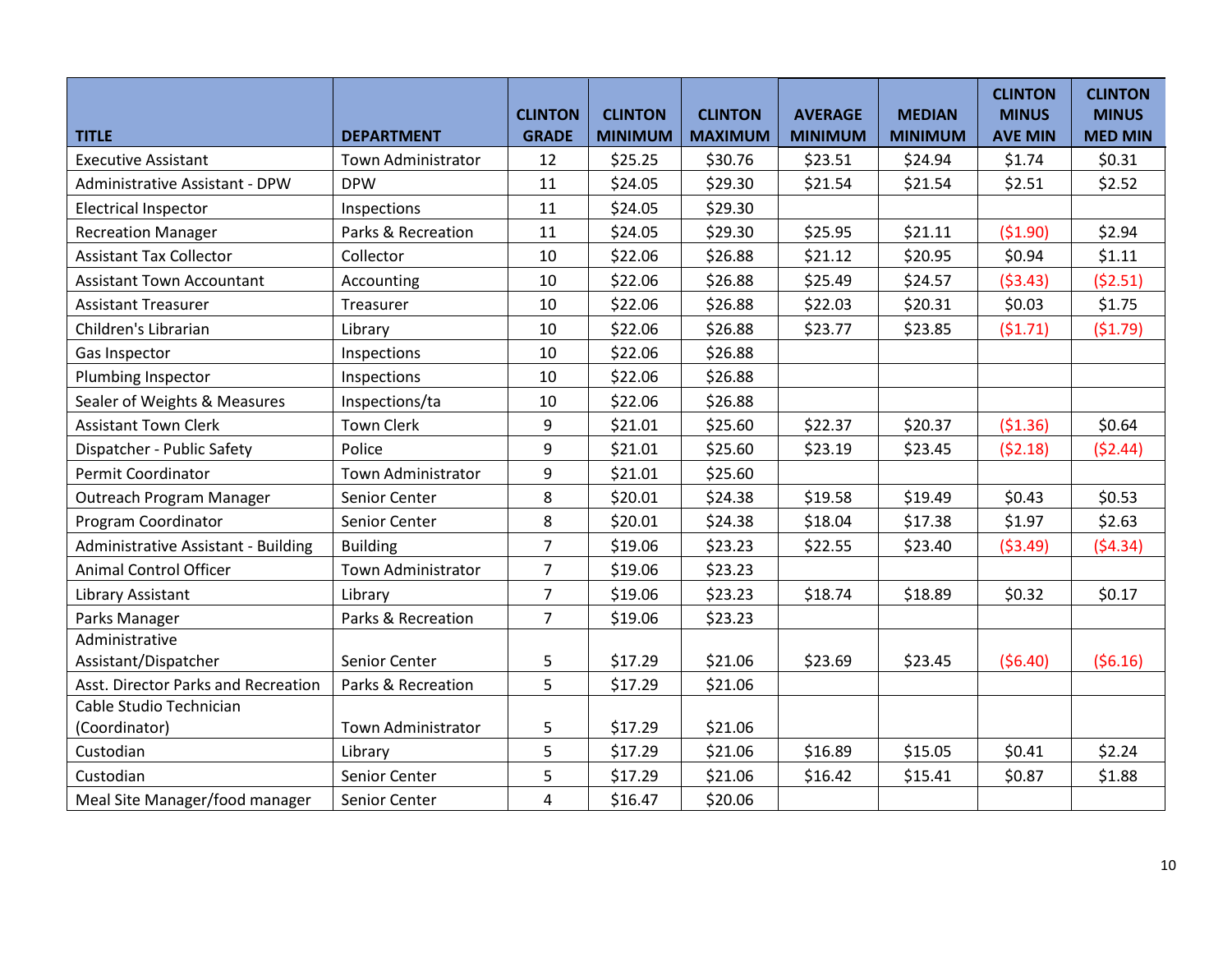| <b>TITLE</b>               | <b>DEPARTMENT</b>  | <b>CLINTON</b><br><b>GRADE</b> | <b>CLINTON</b><br><b>MINIMUM</b> | <b>CLINTON</b><br><b>MAXIMUM</b> | <b>AVERAGE</b><br><b>MINIMUM</b> | <b>MEDIAN</b><br><b>MINIMUM</b> | <b>CLINTON</b><br><b>MINUS</b><br><b>AVE MIN</b> | <b>CLINTON</b><br><b>MINUS</b><br><b>MED MIN</b> |
|----------------------------|--------------------|--------------------------------|----------------------------------|----------------------------------|----------------------------------|---------------------------------|--------------------------------------------------|--------------------------------------------------|
| Van Driver                 | Senior Center      |                                | \$15.69                          | \$19.10                          | \$15.70                          | \$15.68                         | (50.01)                                          | \$0.01                                           |
| Grounds Keeper             | Parks & Recreation |                                | \$14.94                          | \$18.18                          |                                  |                                 |                                                  |                                                  |
| Recycle Center Coordinator | Town Administrator |                                | \$14.23                          | \$17.32                          |                                  |                                 |                                                  |                                                  |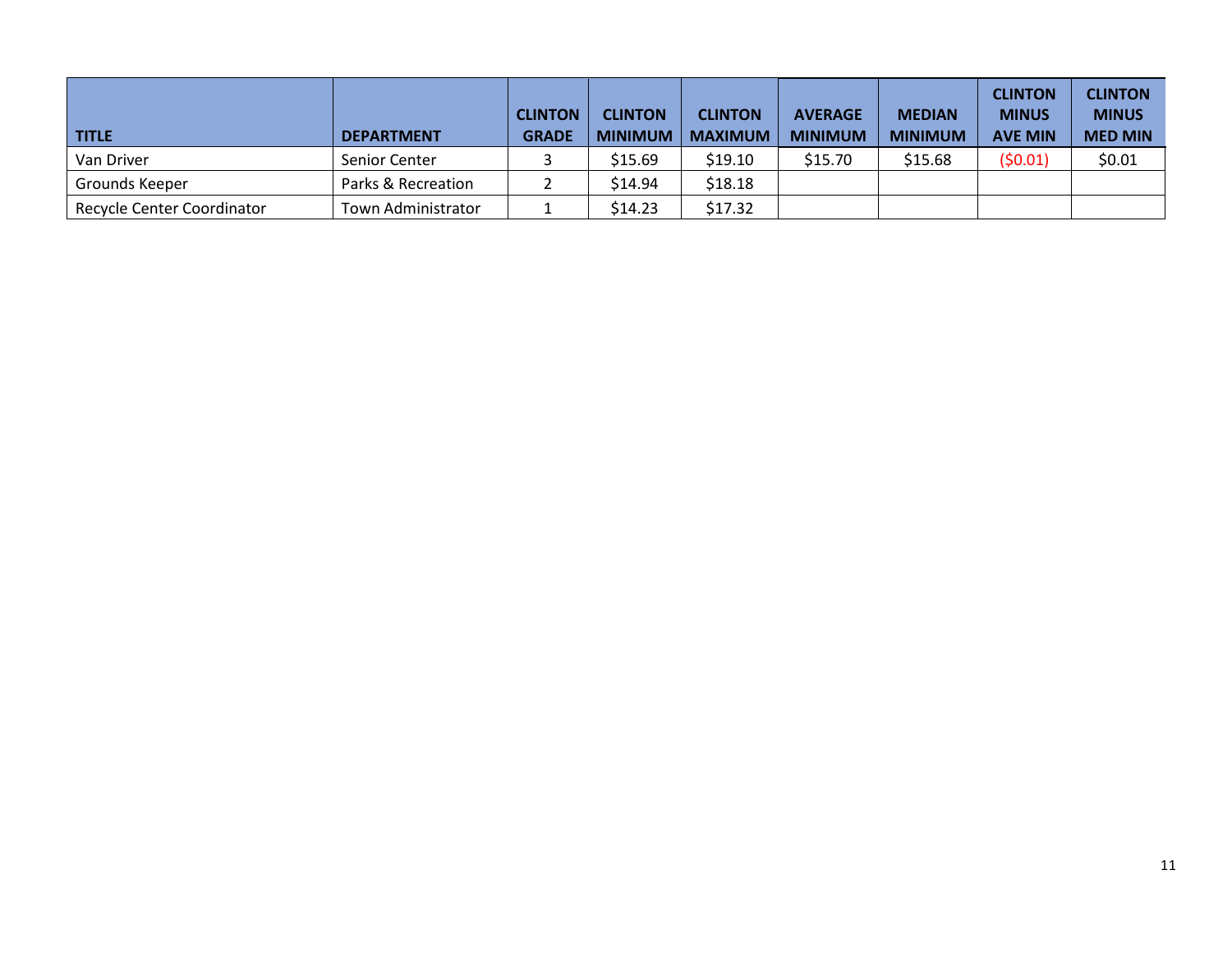# Summary of Salary Survey - Maximum

<span id="page-12-0"></span>

| <b>TITLE</b>                        | <b>DEPARTMENT</b>         | <b>CLINTON</b><br><b>GRADE</b> | <b>CLINTON</b><br><b>MINIMUM</b> | <b>CLINTON</b><br><b>MAXIMUM</b> | <b>AVERAGE</b><br><b>MAXIMUM</b> | <b>MEDIAN</b><br><b>MAXIMUM</b> | <b>CLINTON</b><br><b>MINUS AVE</b><br><b>MAX</b> | <b>CLINTON</b><br><b>MINUS MED</b><br><b>MAX</b> |
|-------------------------------------|---------------------------|--------------------------------|----------------------------------|----------------------------------|----------------------------------|---------------------------------|--------------------------------------------------|--------------------------------------------------|
| <b>Town Administrator</b>           | <b>Town Administrator</b> | 27                             | \$65.65                          | \$79.98                          | \$69.02                          | \$66.21                         | \$10.96                                          | \$13.77                                          |
| Police Chief                        | Police                    | 26                             | \$58.62                          | \$71.43                          | \$66.93                          | \$63.81                         | \$4.50                                           | \$7.62                                           |
| <b>DPW Superintendent</b>           | <b>DPW</b>                | 25                             | \$55.30                          | \$67.37                          | \$52.26                          | \$54.02                         | \$15.11                                          | \$13.35                                          |
| <b>Fire Chief</b>                   | Fire                      | 24                             | \$50.73                          | \$61.82                          | \$62.70                          | \$62.78                         | (50.88)                                          | (50.96)                                          |
| Facilities Director - Town/School   | Town Admin/ School        | 23                             | \$46.54                          | \$56.69                          | \$42.21                          | \$43.27                         | \$14.48                                          | \$13.42                                          |
| Human Resources Director            | Town Administrator        | 22                             | \$42.70                          | \$52.03                          |                                  |                                 |                                                  |                                                  |
| Police Lieutenant                   | Police                    | 22                             | \$42.70                          | \$52.03                          | \$47.74                          | \$50.28                         | \$4.29                                           | \$1.75                                           |
| <b>Town Accountant</b>              | Accounting                | 21                             | \$39.17                          | \$47.72                          | \$51.85                          | \$51.49                         | (54.13)                                          | (53.77)                                          |
| Community & Econ. Dev. Director     | <b>Town Administrator</b> | 20                             | \$37.30                          | \$45.45                          |                                  |                                 |                                                  |                                                  |
| Treasurer/Collector                 | Treasurer                 | 20                             | \$37.30                          | \$45.45                          | \$43.82                          | \$44.69                         | \$1.63                                           | \$0.76                                           |
| <b>Chief Assessor</b>               | Assessing                 | 19                             | \$35.52                          | \$43.28                          | \$46.42                          | \$46.76                         | (53.14)                                          | (53.48)                                          |
| Library Director                    | Library                   | 19                             | \$35.52                          | \$43.28                          | \$45.82                          | \$46.48                         | (52.54)                                          | (53.20)                                          |
| Inspector of Buildings/ZEO          | Inspections               | 18                             | \$33.83                          | \$41.23                          | \$44.26                          | \$44.46                         | (53.03)                                          | (53.23)                                          |
| <b>Health Agent</b>                 | Health                    | 17                             | \$32.22                          | \$39.27                          | \$41.94                          | \$43.47                         | (52.67)                                          | (54.20)                                          |
| Parks and Recreation Director       | Parks & Recreation        | 17                             | \$32.22                          | \$39.27                          | \$41.20                          | \$43.66                         | (51.93)                                          | (54.39)                                          |
| <b>Public Health Nurse</b>          | Health                    | 17                             | \$32.22                          | \$39.27                          |                                  |                                 |                                                  |                                                  |
| <b>Tax Collector</b>                | Collector                 | 17                             | \$32.22                          | \$39.27                          | \$47.75                          | \$50.22                         | (58.47)                                          | ( \$10.95)                                       |
| <b>Town Clerk</b>                   | <b>Town Clerk</b>         | 17                             | \$32.22                          | \$39.27                          | \$41.99                          | \$41.56                         | (52.72)                                          | (52.29)                                          |
| Retirement Board Administrator      | Retirement                | 15                             | \$29.23                          | \$35.63                          |                                  |                                 |                                                  |                                                  |
| Sr. Center Director                 | Senior Center             | 15                             | \$29.23                          | \$35.63                          | \$40.74                          | \$39.91                         | (55.11)                                          | (54.28)                                          |
| <b>Building Manager</b>             | <b>Town Administrator</b> | 14                             | \$27.84                          | \$33.93                          |                                  |                                 |                                                  |                                                  |
| <b>Summer Playground Supervisor</b> | Parks & Recreation        | 6                              | \$18.15                          | \$33.12                          |                                  |                                 |                                                  |                                                  |
| Health Inspector                    | Health                    | 13                             | \$26.51                          | \$32.30                          |                                  |                                 |                                                  |                                                  |
| <b>Veterans Services Director</b>   | Veterans                  | 13                             | \$26.51                          | \$32.30                          | \$28.66                          | \$34.62                         | \$3.64                                           | (52.32)                                          |
| <b>Assistant Assessor</b>           | Assessing                 | 12                             | \$25.25                          | \$30.76                          | \$33.03                          | \$29.30                         | (52.27)                                          | \$1.46                                           |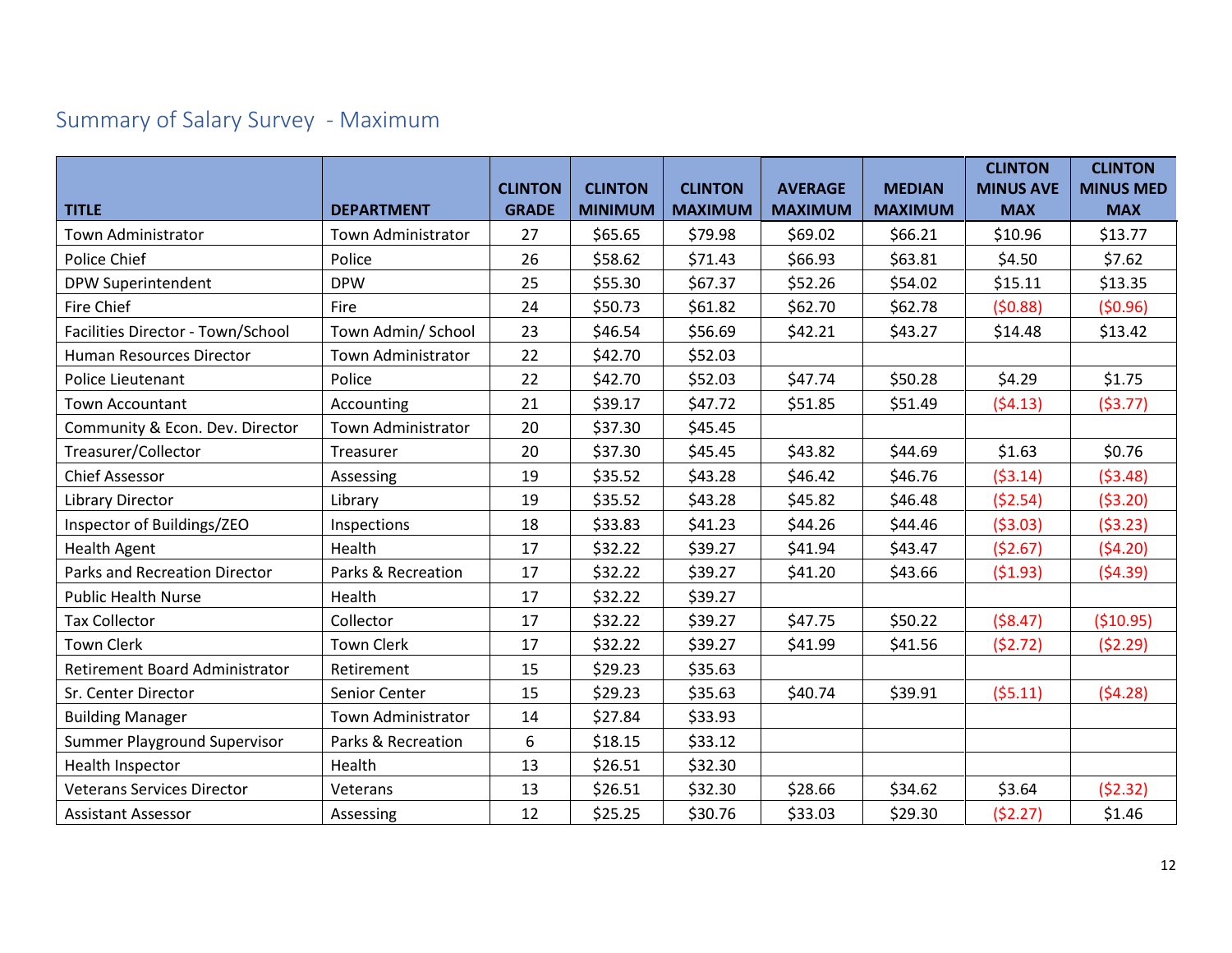|                                     |                           |                |                |                |                |                | <b>CLINTON</b>   | <b>CLINTON</b>   |
|-------------------------------------|---------------------------|----------------|----------------|----------------|----------------|----------------|------------------|------------------|
|                                     |                           | <b>CLINTON</b> | <b>CLINTON</b> | <b>CLINTON</b> | <b>AVERAGE</b> | <b>MEDIAN</b>  | <b>MINUS AVE</b> | <b>MINUS MED</b> |
| <b>TITLE</b>                        | <b>DEPARTMENT</b>         | <b>GRADE</b>   | <b>MINIMUM</b> | <b>MAXIMUM</b> | <b>MAXIMUM</b> | <b>MAXIMUM</b> | <b>MAX</b>       | <b>MAX</b>       |
| <b>Executive Assistant</b>          | <b>Town Administrator</b> | 12             | \$25.25        | \$30.76        | \$34.09        | \$33.68        | (53.33)          | (52.92)          |
| Administrative Assistant - DPW      | <b>DPW</b>                | 11             | \$24.05        | \$29.30        | \$29.27        | \$26.68        | \$0.03           | \$2.62           |
| <b>Electrical Inspector</b>         | Inspections               | 11             | \$24.05        | \$29.30        |                |                |                  |                  |
| <b>Recreation Manager</b>           | Parks & Recreation        | 11             | \$24.05        | \$29.30        | \$33.05        | \$27.77        | (53.75)          | \$1.53           |
| <b>Assistant Tax Collector</b>      | Collector                 | 10             | \$22.06        | \$26.88        | \$27.00        | \$26.68        | (50.12)          | \$0.20           |
| <b>Assistant Town Accountant</b>    | Accounting                | 10             | \$22.06        | \$26.88        | \$31.15        | \$32.23        | (54.27)          | (55.35)          |
| <b>Assistant Treasurer</b>          | Treasurer                 | $10\,$         | \$22.06        | \$26.88        | \$31.24        | \$26.74        | (54.36)          | \$0.15           |
| Children's Librarian                | Library                   | 10             | \$22.06        | \$26.88        | \$32.18        | \$31.65        | (55.30)          | (54.77)          |
| Gas Inspector                       | Inspections               | 10             | \$22.06        | \$26.88        |                |                |                  |                  |
| Plumbing Inspector                  | Inspections               | 10             | \$22.06        | \$26.88        |                |                |                  |                  |
| Sealer of Weights & Measures        | Inspections/ta            | 10             | \$22.06        | \$26.88        |                |                |                  |                  |
| <b>Assistant Town Clerk</b>         | <b>Town Clerk</b>         | 9              | \$21.01        | \$25.60        | \$30.58        | \$27.78        | (54.98)          | (52.18)          |
| Dispatcher - Public Safety          | Police                    | 9              | \$21.01        | \$25.60        | \$26.86        | \$27.62        | (51.26)          | (52.02)          |
| <b>Permit Coordinator</b>           | <b>Town Administrator</b> | 9              | \$21.01        | \$25.60        |                |                |                  |                  |
| Outreach Program Manager            | Senior Center             | 8              | \$20.01        | \$24.38        | \$29.09        | \$27.92        | (54.71)          | (53.54)          |
| Program Coordinator                 | Senior Center             | 8              | \$20.01        | \$24.38        | \$32.22        | \$27.35        | (57.84)          | (52.97)          |
| Administrative Assistant - Building | <b>Building</b>           | $\overline{7}$ | \$19.06        | \$23.23        | \$27.95        | \$28.08        | (54.72)          | (54.85)          |
| <b>Animal Control Officer</b>       | Town Administrator        | $\overline{7}$ | \$19.06        | \$23.23        |                |                |                  |                  |
| Library Assistant                   | Library                   | $\overline{7}$ | \$19.06        | \$23.23        | \$24.18        | \$24.90        | (50.95)          | (\$1.67)         |
| Parks Manager                       | Parks & Recreation        | $\overline{7}$ | \$19.06        | \$23.23        |                |                |                  |                  |
| Administrative                      |                           |                |                |                |                |                |                  |                  |
| Assistant/Dispatcher                | Senior Center             | 5              | \$17.29        | \$21.06        | \$28.74        | \$27.28        | (57.68)          | (56.22)          |
| Asst. Director Parks and Recreation | Parks & Recreation        | 5              | \$17.29        | \$21.06        |                |                |                  |                  |
| Cable Studio Technician             |                           |                |                |                |                |                |                  |                  |
| (Coordinator)                       | <b>Town Administrator</b> | 5              | \$17.29        | \$21.06        | \$37.67        | \$37.89        | (516.61)         | ( \$16.83)       |
| Custodian                           | Library                   | 5              | \$17.29        | \$21.06        | \$21.82        | \$20.41        | (50.76)          | \$0.65           |
| Custodian                           | Senior Center             | 5              | \$17.29        | \$21.06        | \$21.58        | \$20.57        | (50.52)          | \$0.49           |
| Meal Site Manager/food manager      | Senior Center             | 4              | \$16.47        | \$20.06        | \$21.18        | \$23.05        | (51.12)          | (52.99)          |
| Van Driver                          | Senior Center             | 3              | \$15.69        | \$19.10        | \$22.62        | \$20.70        | ( \$3.52)        | (\$1.60)         |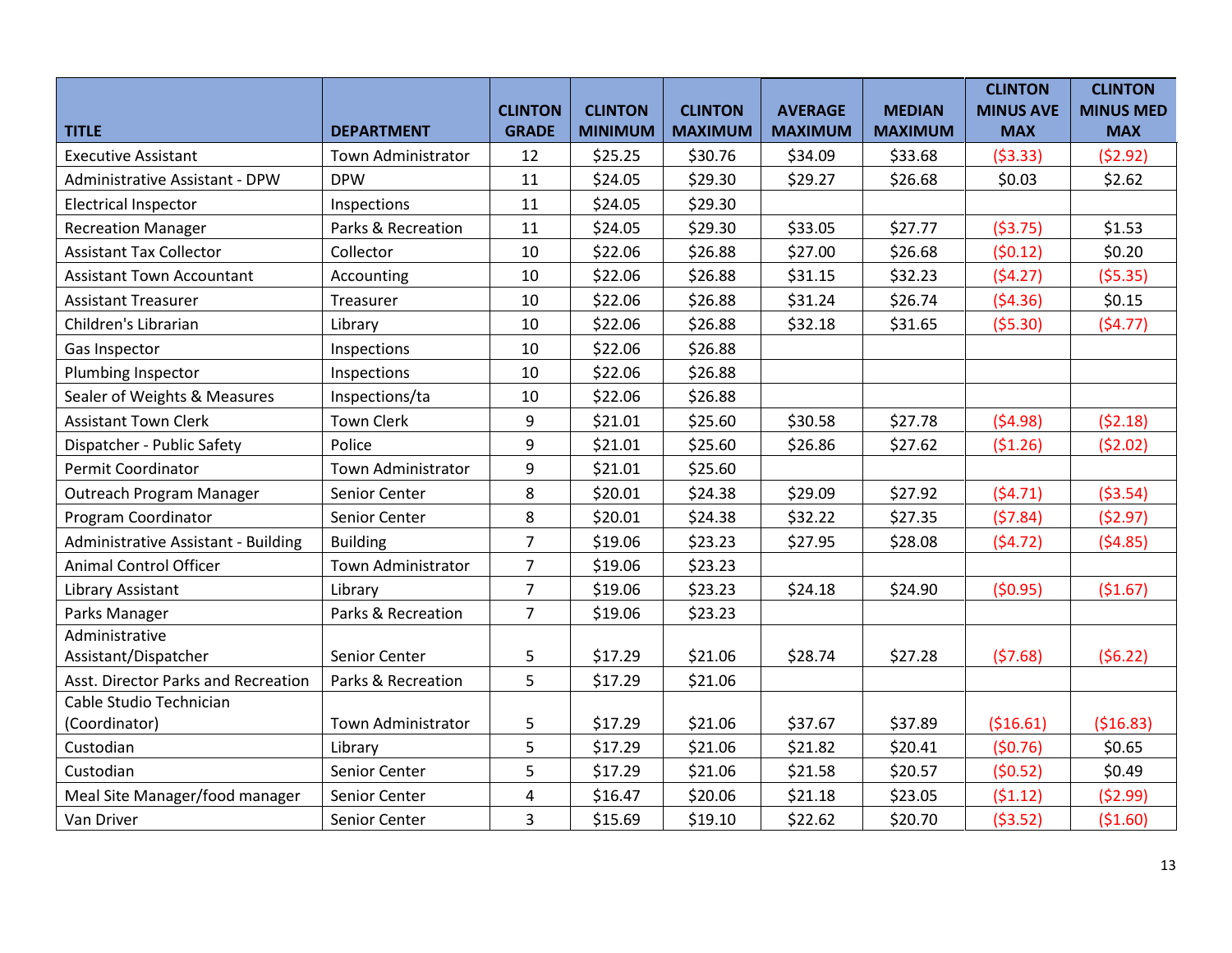|                            |                    | <b>CLINTON</b> | <b>CLINTON</b> | <b>CLINTON</b> | <b>AVERAGE</b> | <b>MEDIAN</b>  | <b>CLINTON</b><br><b>MINUS AVE</b> | <b>CLINTON</b><br><b>MINUS MED</b> |
|----------------------------|--------------------|----------------|----------------|----------------|----------------|----------------|------------------------------------|------------------------------------|
| <b>TITLE</b>               | <b>DEPARTMENT</b>  | <b>GRADE</b>   | <b>MINIMUM</b> | <b>MAXIMUM</b> | <b>MAXIMUM</b> | <b>MAXIMUM</b> | <b>MAX</b>                         | MAX                                |
| Grounds Keeper             | Parks & Recreation |                | \$14.94        | \$18.18        |                |                |                                    |                                    |
| Recycle Center Coordinator | Town Administrator |                | \$14.23        | \$17.32        |                |                |                                    |                                    |